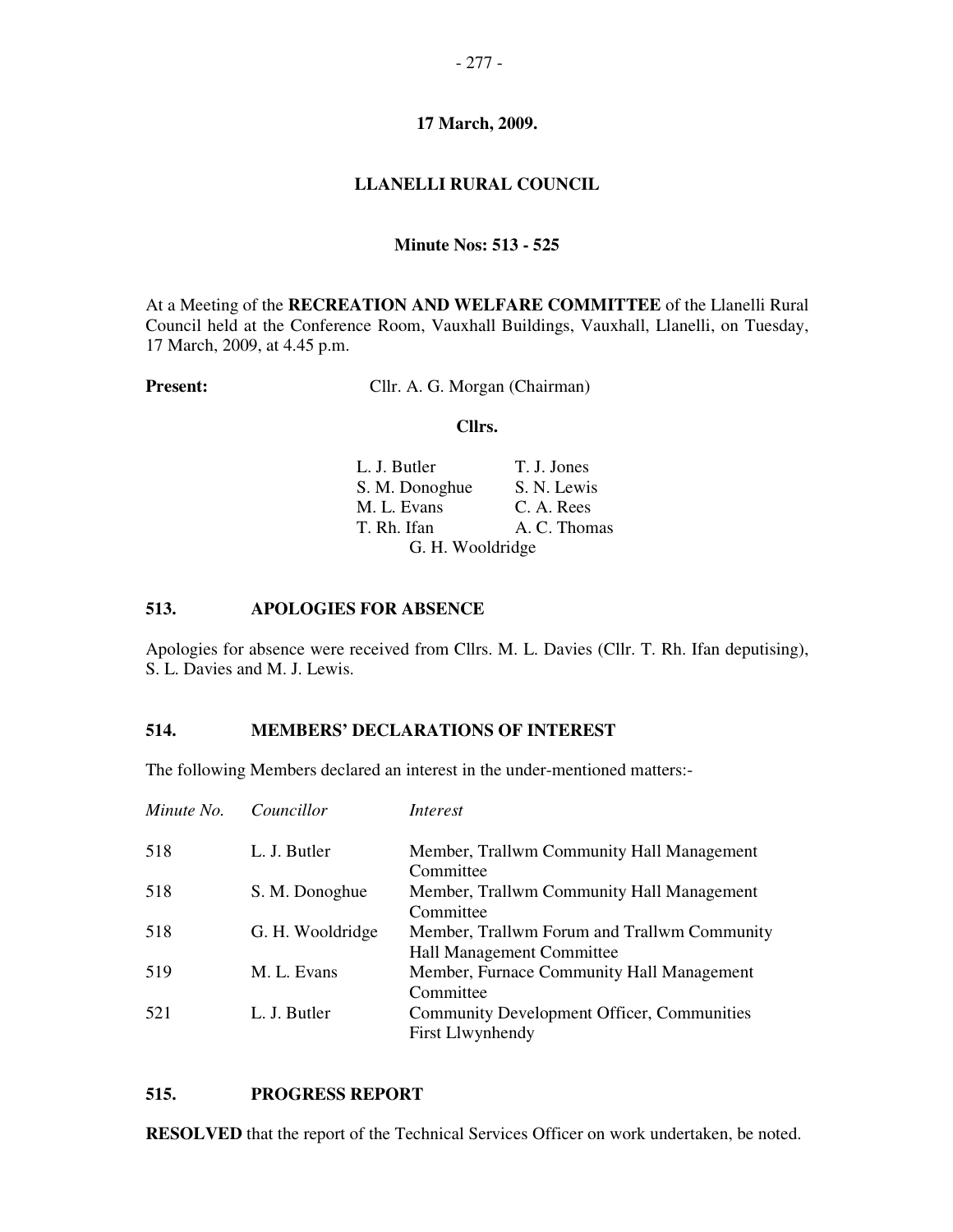# **516. PLAYGROUND INSPECTION REPORTS**

#### **RESOLVED** that

- (1) Cllr. L. J. Butler's concerns regarding the condition of equipment at Trallwm Play Area and Tir Einon Play Area be investigated, and that
- (2) the inspection reports be noted.

#### **517. PONTHENRI COMMUNITY HALL**

A progress report of the Technical Services Officer regarding refurbishment works at the above hall was circulated.

Members having conveyed their appreciation of the progress made, it was

**RESOLVED** that the report be noted.

# **518. TRALLWM COMMUNITY HALL – INSURANCE**

Cllrs. L. J. Butler, S. M. Donoghue and G. H. Wooldridge declared an interest in the following item as they were all members of the Trallwm Hall Management Committee. Cllr. Wooldridge was also a member of the Trallwm Forum. All Members withdrew from the meeting before discussion commenced.

Pursuant to Minute No. 455, the Deputy Clerk (Administration) informed Members of a quote received for insuring the Work's in Progress as being a total of £1,102.50 and enquired whether the cost should be borne by the Council or re-charged to Trallwm Forum.

Following discussion, it was

**RESOLVED** that the Council would bear the increased premium costs.

Cllrs. Butler, Donoghue and Wooldridge returned to the meeting.

# **519. FURNACE COMMUNITY HALL**

Cllr. M. L. Evans declared an interest in the following matter as he was a member of the Furnace Community Hall Management Committee and withdrew from the meeting before discussion commenced.

A request was received from the Chairman, Furnace Hall Management Committee, informing that a request had been received from the Woodturning Club for additional floorspace. A further 6 metres of the storage space adjacent to the room being utilised for their craft was requested. The Club offered to pay for any building and electrical works required to make the space suitable.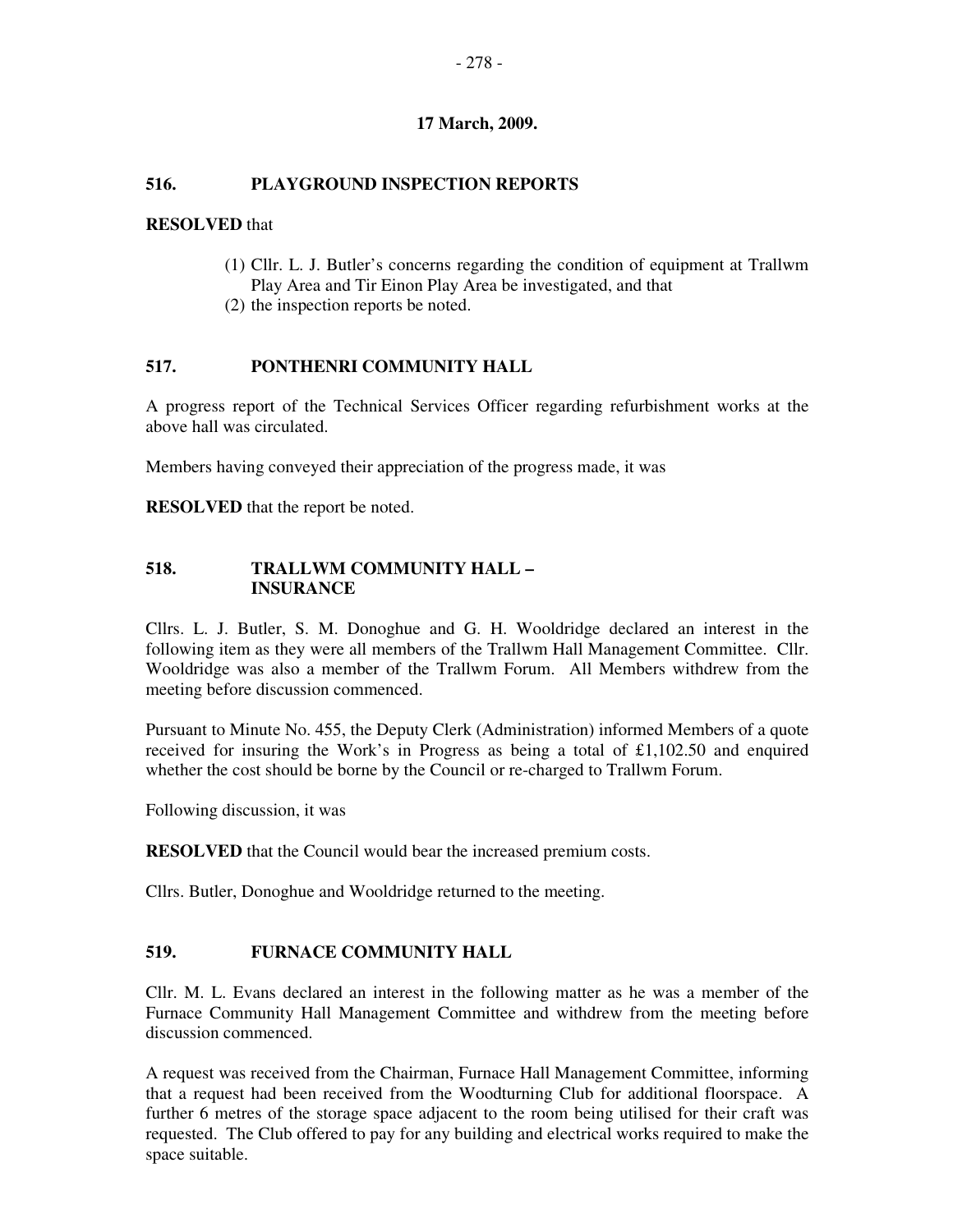**RESOLVED** that the request be supported subject to the Council's approved electrical contractor being requested to undertake the electrical works.

Cllr. Evans returned to the meeting.

# **520. FELINFOEL RECREATION GROUND – CARNIVAL**

A request to hold the annual Carnival on the recreation ground at Felinfoel was received from Communities First Felinfoel. The event was to be held on Saturday, 15 August, 2009.

**RESOLVED** that the request be approved.

# **521. TIR EINON PLAY AREA**

Cllr. L. J. Butler declared an interest in the following item as she was a Community Development Officer with Communities First Llwynhendy and was working on the Tir Einon Park project. Cllr. Butler withdrew from the meeting before discussion commenced.

**RESOLVED** that the notes of a Community Meeting held to discuss Tir Einon Park on 11 February, 2009, be noted.

Cllr. Butler returned to the meeting.

# **522. PWLL CRICKET CLUB**

Members having considered an application received from the above for financial assistance, it was

**RESOLVED** that a contribution of £600 be made.

# **523. PUBLIC BODIES (ADMISSION TO MEETINGS) ACT, 1960**

**RESOLVED** that in view of the confidential nature of the business to be transacted, the following matters be considered in private and that the power of exclusion of the public under Section 1(2) of the Public Bodies (Admission to Meetings Act, 1960) be exercised.

# **524. FELINFOEL CHANGING ROOMS AND RECREATION GROUND**

Further to Minute No. 403, the Clerk circulated a general progress report, together with a revised set of illustrative plans, for the above project.

During the ensuing discussion, the Clerk referred to the need for a flood consequences assessment to be commissioned, given the site was classed as a C2 flood zone (to which